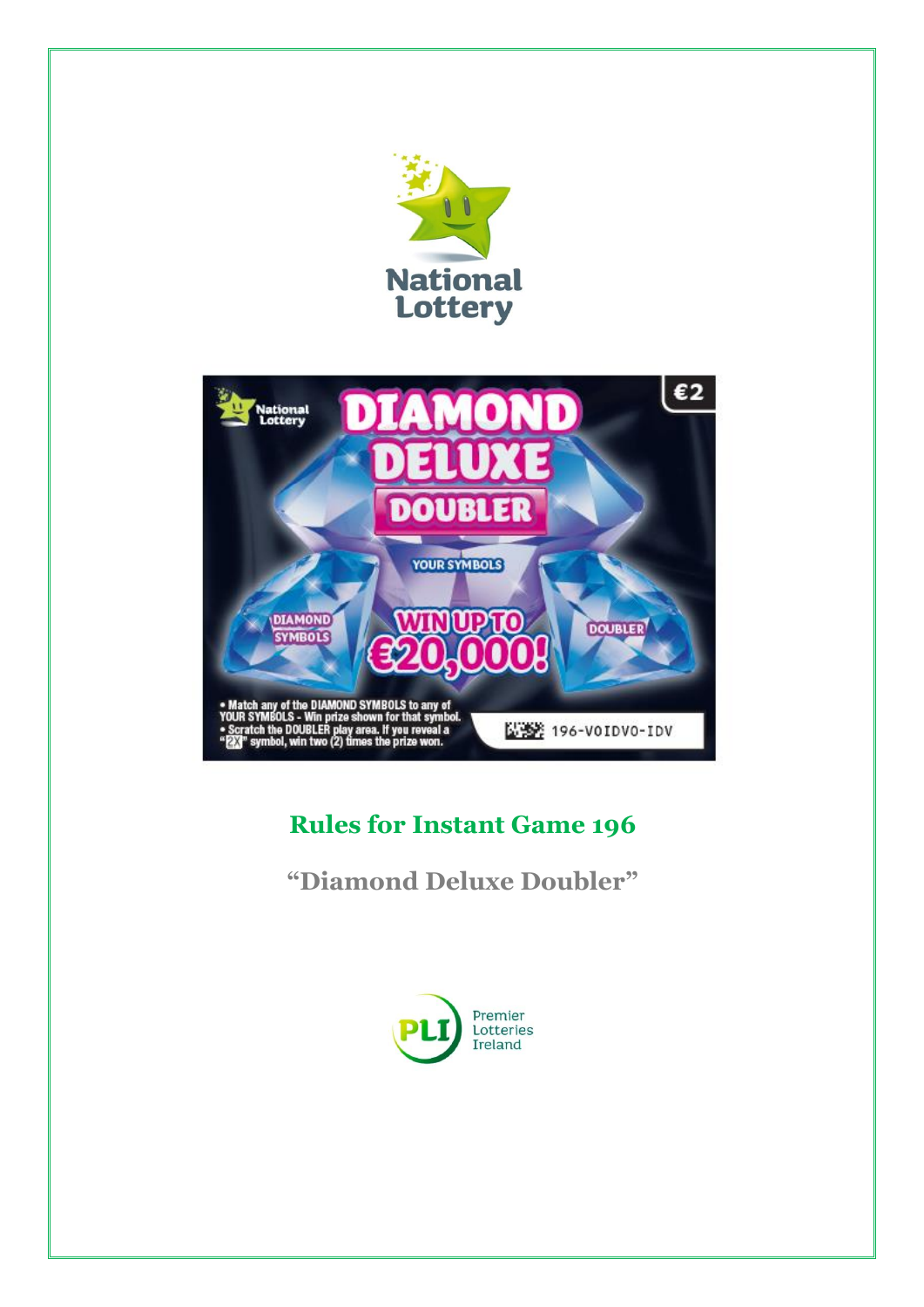# **This page is deliberately blank.**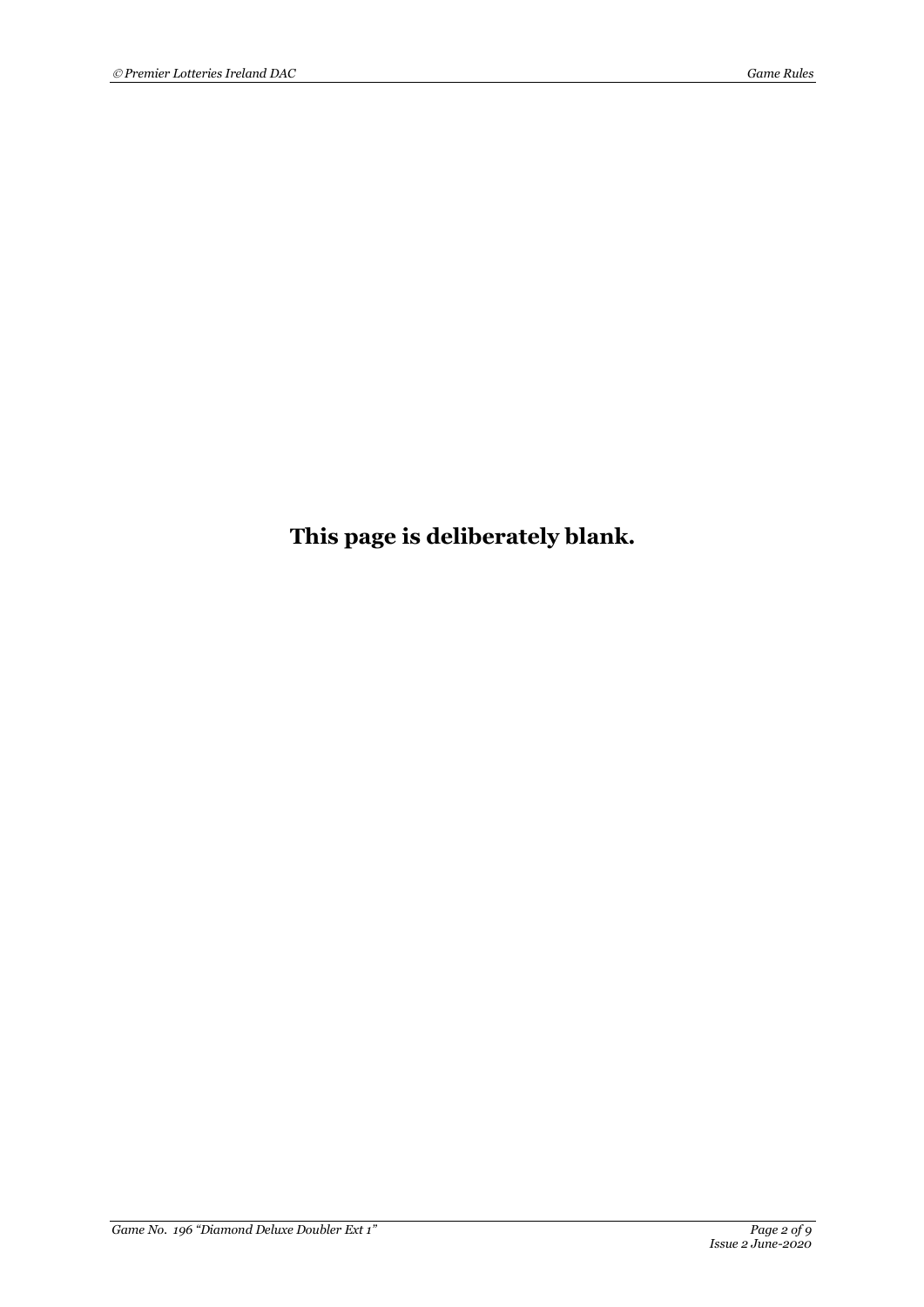# **The National Lottery**

#### **Scheme No. 196**

#### **Rules for Instant Game No. 196 "Diamond Deluxe Doubler"**

While the COVID-19 health restrictions are in place, prize winners may be unable to attend National Lottery HQ in order to claim their prize. In order to assist prize winners with making a claim during these restrictions, postal claims can be facilitated under certain circumstances. Please contact the PLI Claims Team on 1800 666 222 (Mon-Fri, 9.15 am  $-$  5.30pm) for assistance. PLI reserves the right to withdraw this service at any time once the Covid-19 restrictions are removed.

The following sets forth the game rules for an instant lottery game (hereinafter known as "**Diamond Deluxe Doubler**") which is to be operated by Premier Lotteries Ireland Designated Activity Company (hereinafter known as "the Company") as part of The National Lottery.

The game will commence on a date to be announced, and will continue until the Company publicly announces a termination date.

These game rules have been approved by the Regulator in accordance with Section 45 of The National Lottery Act 2013.

#### **1. General**

- 1. These game rules are governed by The National Lottery Act 2013 and the General Rules for National Lottery Games.
- 2. The Company reserves the right to vary these game rules subject to the consent of the Regulator.
- 3. The official address to which correspondence must be sent is:

#### **The National Lottery**

#### **Abbey Street Lower**

#### **Dublin 1**

4. A code of practice governing relations between participants in National Lottery games and the National Lottery is available to download from the National Lottery's website [www.lottery.ie.](http://www.lottery.ie/)

#### **2. Definitions**

The following words and terms will have the following meanings unless the context clearly indicates otherwise:

- 1. **Act** means The National Lottery Act 2013.
- 2. **Bar-code** means the machine-readable arrangement of numbers and parallel lines of different widths printed on the back of each Ticket which can be electronically scanned.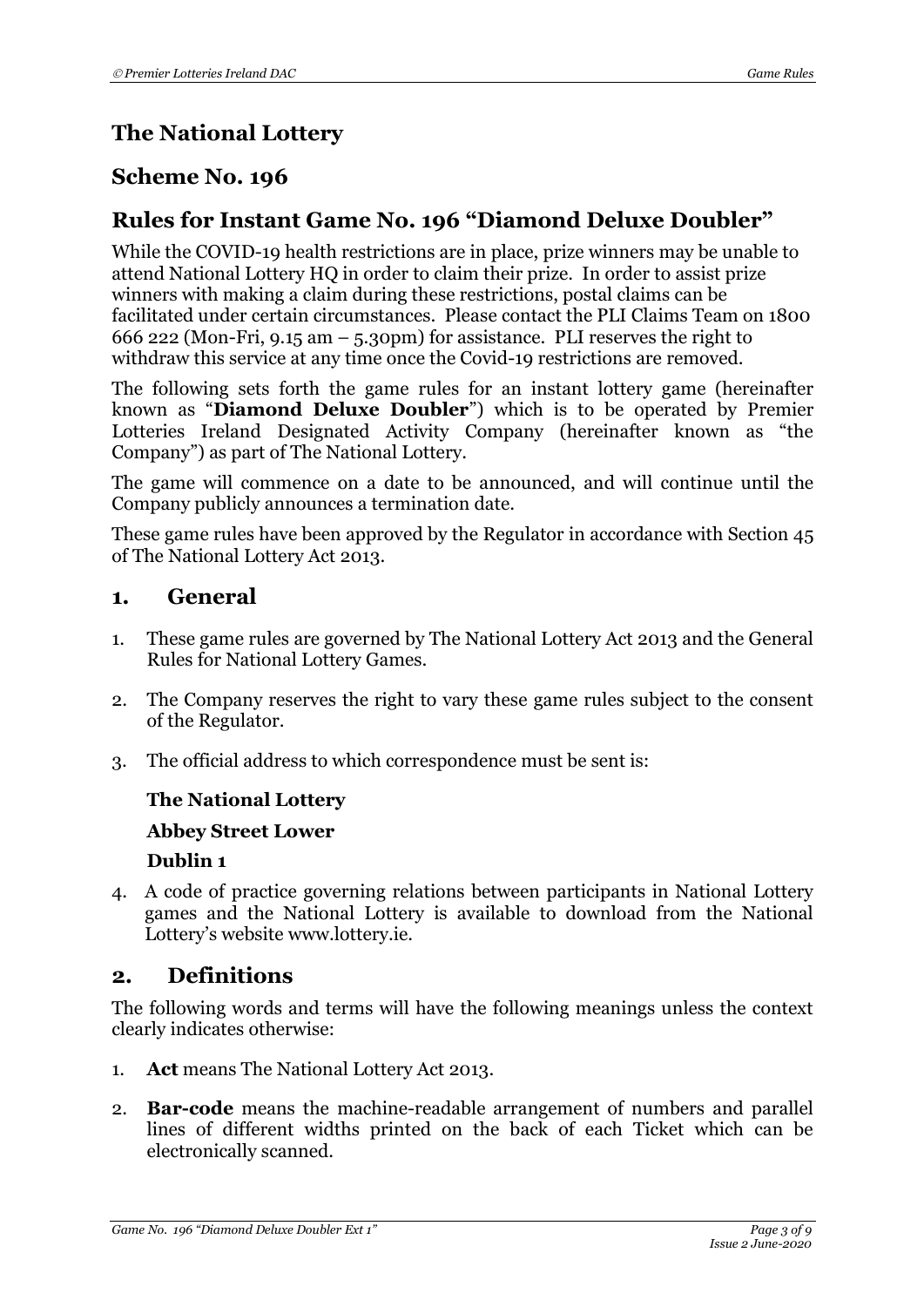- 3. **Book** means a batch of 80 fan folded Tickets bearing a common book number.
- 4. **Chief Executive** means the person appointed by the Company for the time being to be its Chief Executive or any other person to whom the Chief Executive's authority is lawfully delegated.
- 5. **Data Matrix Bar-code** means the machine-readable arrangement of numbers and black and white cells printed on the front of the Ticket under the scratch-off covering which can be electronically scanned for the purposes of validation.
- 6. **Game/Book/Ticket Number** means the 12-character numeric code printed to show on the bottom of each Ticket below the scratch off area and on the back of each Ticket.
- 7. **Instant Prize** means the prize shown that is won when any of the DIAMOND

SYMBOLS match any of YOUR SYMBOLS, or reveal a  $\frac{2X}{P^{\text{MLE}}}$  symbol in the Play Area on a single Ticket to double your Instant Prize.

- 8. **Play Area** means the large latex-covered panel on the front of the Ticket.
- 9. **Play Symbols** mean the cash amounts or symbols which appear in the Play Area, along with their matching captions. These cash amounts, symbols and captions will be derived from the following sets:



- 10. **Regulator** means the person appointed as Regulator of the National Lottery under Section 7 of the Act or the Minister acting under Section 8 of the Act.
- 11. **Retail Sales Agent** means a person(s), corporate body or partnership appointed by the Company to be a National Lottery sales agent at specified location(s) under Section 42 of the Act.
- 12. **The Company** means Premier Lotteries Ireland Designated Activity Company.
- 13. **The Minister** means the minister for Public Expenditure and Reform or his successor in title.
- 14. **Ticket** means a National Lottery **Diamond Deluxe Doubler** Ticket.
- 15. **Validation/Security Number** means the multi-digit numeric code which appears underneath the removable covering on the front of the Ticket and enables validation.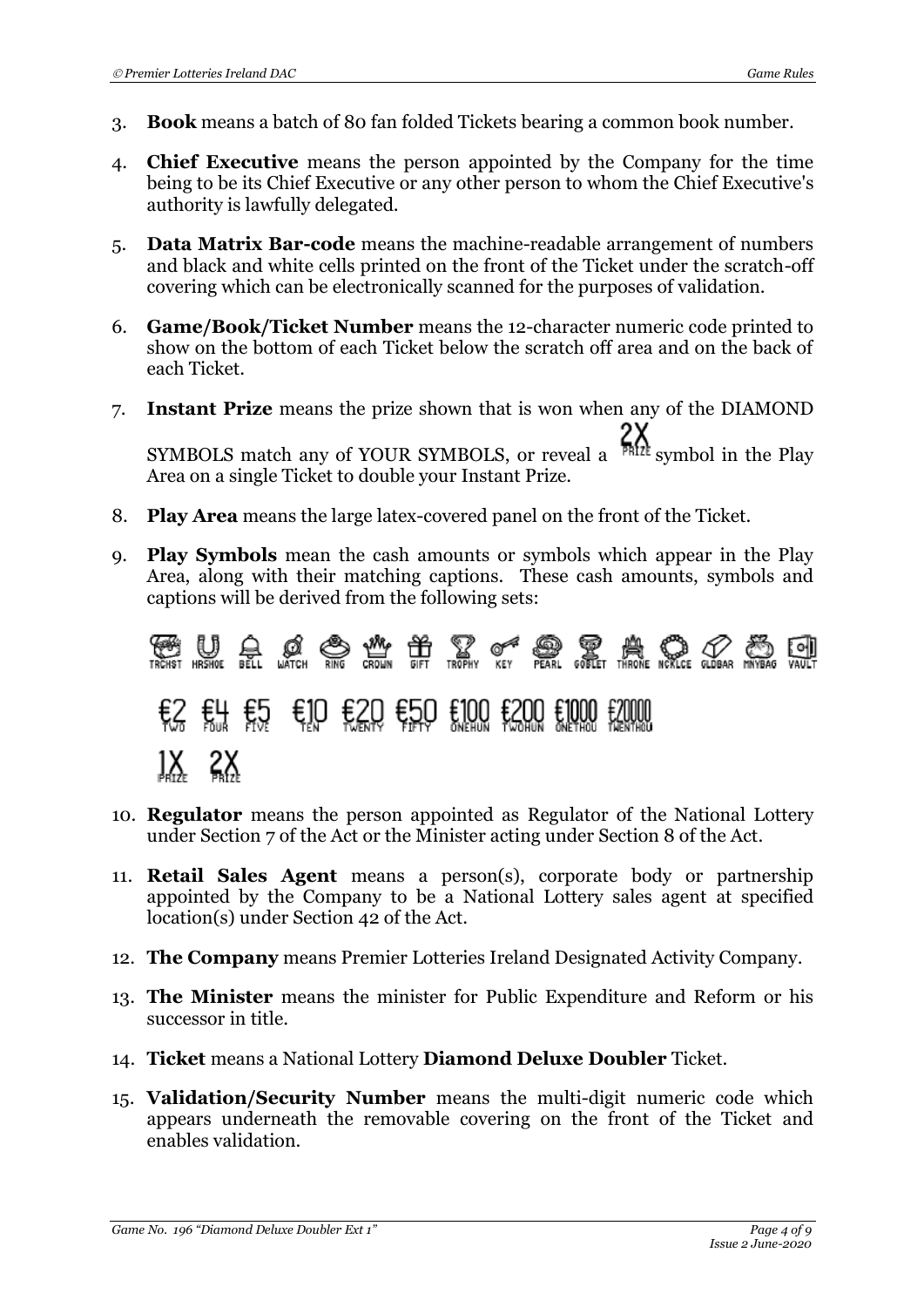16. **Weighted Average Prize Percentage** means 62.00% of the value of all Tickets in the game.

### **3. Governing Law and Rules**

In purchasing a Ticket, the Purchaser agrees to abide by the Law of Ireland, the Act, The General Rules for National Lottery Games, and these Game Rules.

### **4. Ticket Price**

The price of a **Diamond Deluxe Doubler** Ticket will be €2.

#### **5. Purchase and Prize Restrictions**

No Ticket shall be purchased by, and no Instant Prize shall be paid to, any officer or employee of the Company or any contractor or sub-contractor involved in the production of **Diamond Deluxe Doubler** Tickets or any other person prohibited by the Act from purchasing, owning, or claiming on a Ticket.

#### **6. Prosecution**

Any person who alters or attempts to alter a Ticket with a view to obtaining an Instant Prize, or any person who purchases, owns, or claims on a Ticket and is not entitled to do so, is liable to criminal prosecution.

# **7. Retail Sales Agent Conduct**

- 1. Retail Sales Agents are prohibited from exchanging books with other Retail Sales Agents.
- 2. Prior to payment of any Instant Prize, Retail Sales Agents must verify the win through the central validation system.
- 3. Retail Sales Agents must denote completed payment of a winning Ticket by punching a hole through the Bar-code on the Ticket and retaining the Ticket until the book has been sold.
- 4. Retail Sales Agents are prohibited by law from selling National Lottery Tickets to persons under 18 years of age.

#### **8. Determination of Prize Winners**

1. The owner of a Ticket containing a Play Symbol revealed in the 'DIAMOND SYMBOLS' section of the Play Area of a single Ticket, which matches a Play Symbol revealed under the 'YOUR SYMBOLS' section of the Play Area of a single Ticket, shall be entitled to the Instant Prize shown under the matched Play Symbol in the 'YOUR SYMBOLS' section of the Play Area of a single Ticket.

- 2. If a Player reveals a  $\widehat{\mathbb{R}}$  symbol in the DOUBLER Play Area on a single Ticket the Player doubles the value of the Instant Prize won.
- 3. A Player may win up to five times on a **Diamond Deluxe Doubler** Ticket.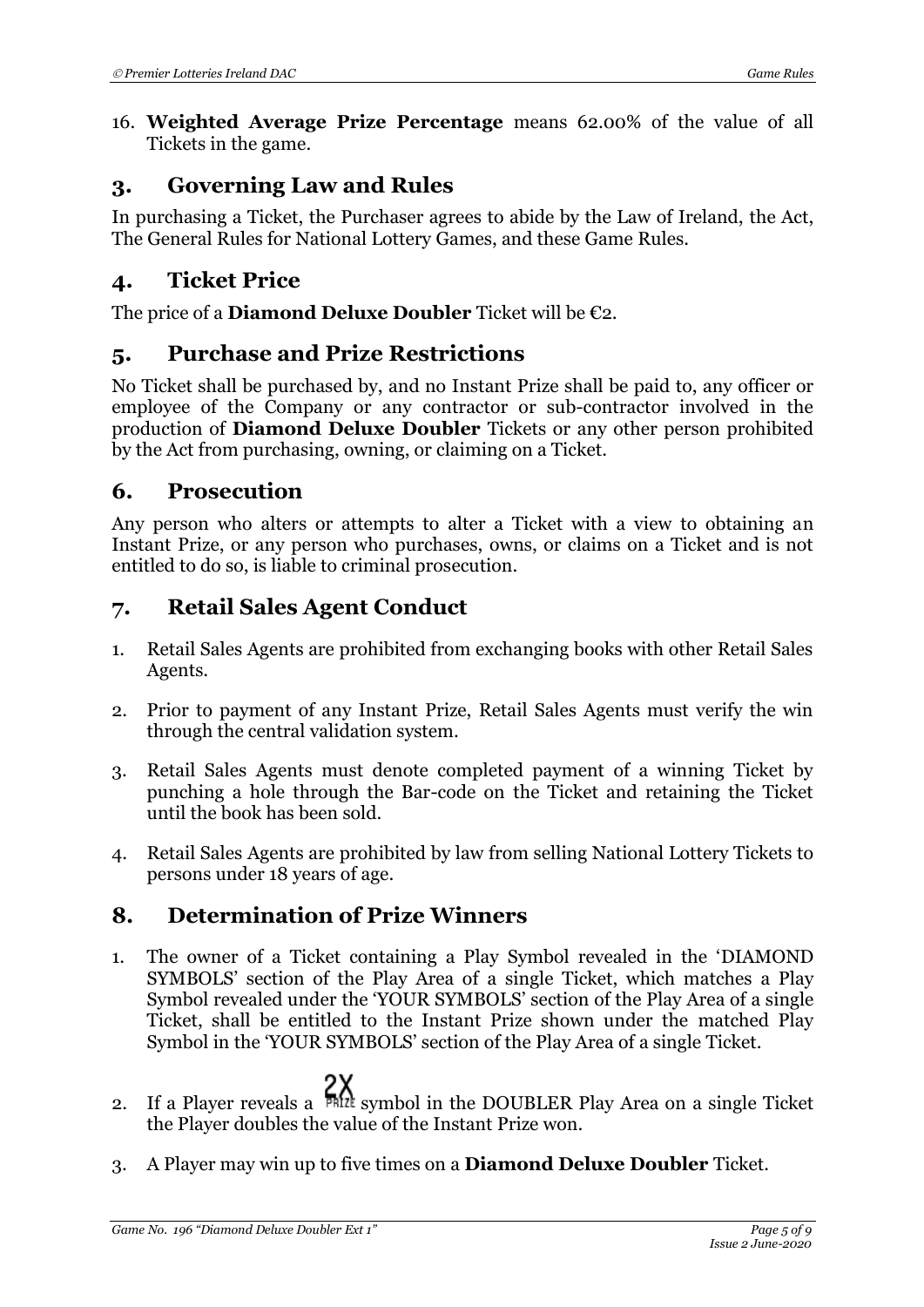#### **9. Ticket Validation**

To be a valid **Diamond Deluxe Doubler** National Lottery Ticket the following conditions must be met:

- 1. Exactly twenty Play Symbols must appear in the Play Area.
- 2. Each of the twenty Play Symbols and its caption must be present in its entirety, must be fully legible, and must be printed in grey/black ink.
- 3. The Validation/Security Number must be present in its entirety, must be fully legible, must be printed in grey/black ink and must correspond, using the Company's codes, to the apparent Play Symbols on the Ticket.
- 4. The Ticket must be fully intact.
- 5. The Game/Book/Ticket Number must be present in its entirety, must be fully legible, and must be printed in grey/black ink.
- 6. The Bar-code must be present in its entirety, must be readable and must be printed in grey/black ink.
- 7. The Data Matrix Bar-code must be present in its entirety, must be readable and must be printed in grey/black ink.
- 8. The Ticket must not be mutilated, altered, unreadable, or tampered with in any manner.
- 9. The Ticket must not be counterfeit in whole or in part.
- 10. The Ticket must have been purchased through an authorised Retail Sales Agent and be purchased before the official close of Game.
- 11. The Ticket must have been issued by the Company in an authorised manner.
- 12. The Ticket must not be stolen.
- 13. The Play Symbols, Game/Book/Ticket Number and Validation/Security Number must be right-side-up and not reversed in any manner.
- 14. The Ticket must be complete, not blank, or partially blank, must not have a hole punched through it, must not be miscut, must not be marked void, and must have exactly twenty Play Symbols and exactly twenty correct captions, exactly one Validation/Security Number and exactly one Game/Book/Ticket Number on both the front and the back.
- 15. The Validation/Security Number of all winning Tickets must appear on the Company's official file, and only one Instant Prize payment will be made on any individual winning Ticket.
- 16. The Ticket must not be misregistered, defective, or produced in error.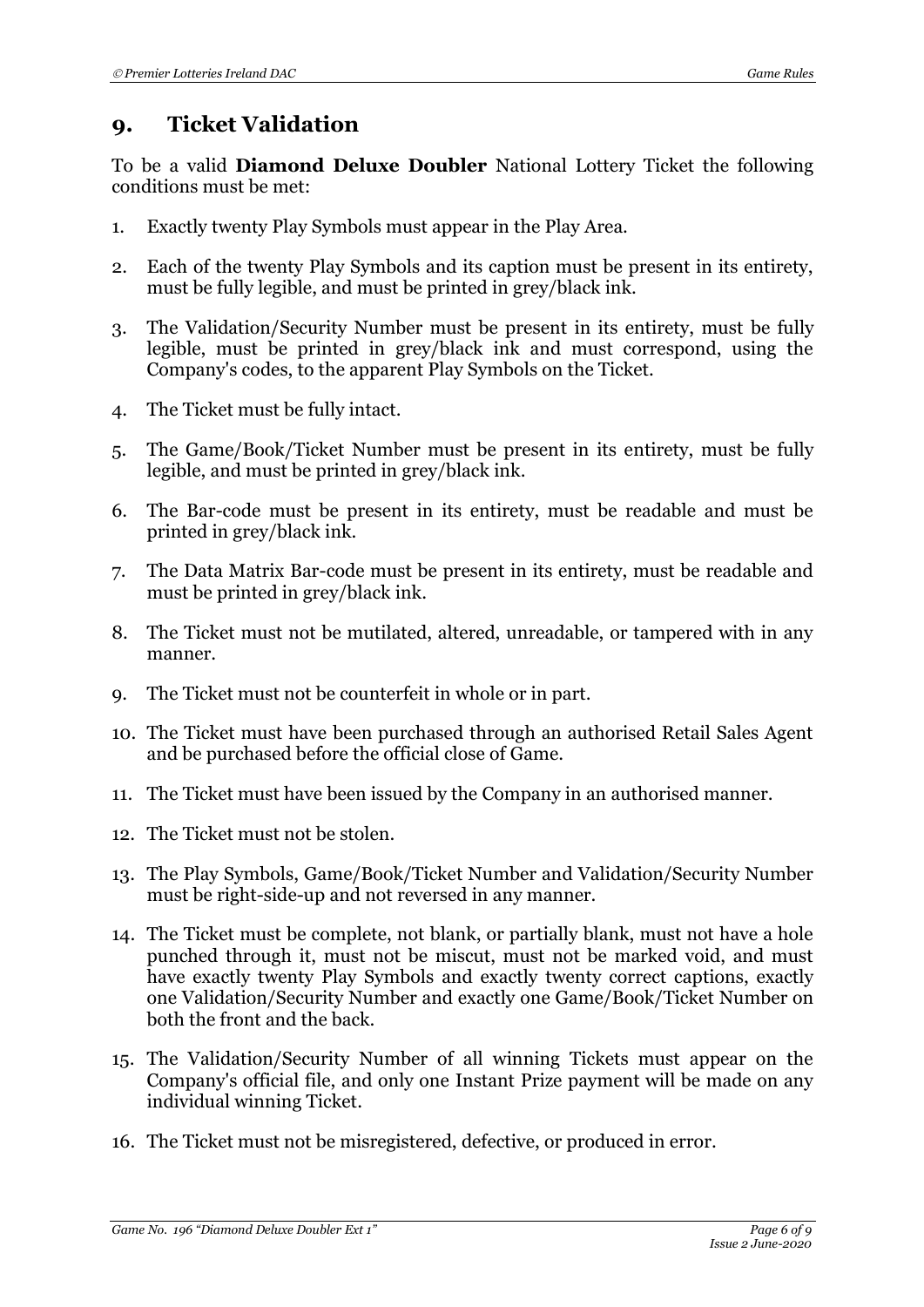- 17. Each of the Play Symbols and it's caption appearing on the Ticket must be printed in accordance with the official font schedule for Game 196 Diamond Deluxe Doubler as agreed between the Company and the Ticket manufacturer.
- 18. The captions associated with the Play Symbols must each be printed in accordance with the official font schedule for Game 196 Diamond Deluxe Doubler as agreed between the Company and the Ticket manufacturer.
- 19. The Validation/Security Number must be printed in accordance with the official font schedule for Game 196 Diamond Deluxe Doubler as agreed between the Company and the Ticket manufacturer.
- 20. The Game/Book/Ticket Number must be printed in accordance with the official font schedule for Game 196 Diamond Deluxe Doubler as agreed between the Company and the Ticket manufacturer.
- 21. The display printing must not be irregular in any respect.
- 22. The Ticket must pass all additional confidential validation tests of the Company. Any Ticket not passing all the validation tests mentioned is void and is ineligible for any Instant Prize. In all cases of doubt, the decision of the Company will be final and binding. However, the Company may, at its discretion, replace an invalid Ticket with an unplayed Ticket or Tickets. Should a defective Ticket be purchased, the only responsibility of the Company shall be the replacement of the defective Ticket with an unplayed Ticket of equivalent sales price.

#### **10. Ticket Responsibility**

- 1. The Company will not be responsible for lost or stolen Tickets.
- 2. The Company will not be responsible for Tickets redeemed in error for a lower Instant Prize at a Retail Sales Agent location. In the event that the matter cannot be resolved directly with the relevant Retail Sales Agent, then the winner can contact the Company requesting that the Company follow up with the Retail Sales Agent, as appropriate.
- 3. The Company shall not be obliged to pay any Instant Prizes which are not claimed within 90 days of the announced end of the game.
- 4. Where a winning Ticket is presented either to the Company or its authorised Retail Sales Agent by a person other than the purchaser and the Ticket passes all the Company's validation tests, the payment of the Instant Prize shall discharge the Company from any liability to the purchaser. In all other cases, the Company will be discharged from any liability after payment of Instant Prizes.

#### **11. Payment of Prizes**

- 1. Instant Prizes of  $\epsilon_2$ ,  $\epsilon_4$ ,  $\epsilon_5$ ,  $\epsilon_1$ ,  $\epsilon_2$ ,  $\epsilon_5$ ,  $\epsilon_1$ ,  $\epsilon_2$ ,  $\epsilon_5$ , and  $\epsilon_1$  and  $\epsilon_2$  may be redeemed:
	- a) in exchange for a completed winning Ticket and following Ticket validation procedure at: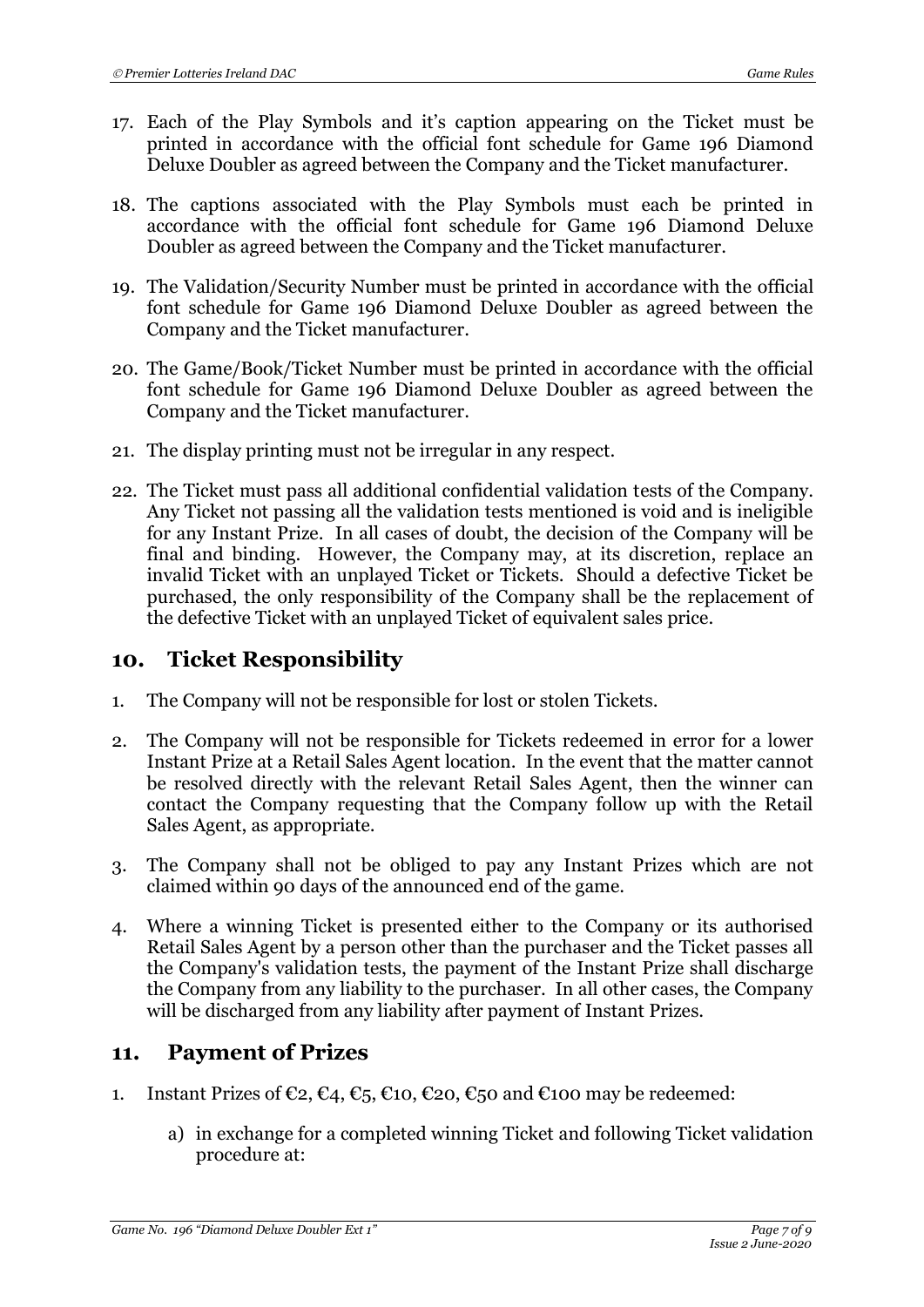- any Retail Sales Agent; and
- all Prize Claim Centre Agents; and
- National Lottery Headquarters; or
- b) by posting the signed Ticket complete with name and address, to the Company's headquarters at the claimant's sole risk.
- 2. Instant Prizes of  $\epsilon$ 200 and  $\epsilon$ 1,000 may be redeemed:
	- a) in exchange for a completed winning Ticket and following Ticket validation procedure at:
		- a Retail Sales Agent, with the Retail Sales Agent's consent; and
		- all Prize Claim Centre Agents; and
		- National Lottery Headquarters; or
	- b) by posting the signed Ticket complete with name and address, to the Company's headquarters at the claimant's sole risk (for Instant Prizes of  $\epsilon$ 1,000 a copy of suitable Photo ID (e.g. current passport, current driving Licence etc.) must be included)..
- 3. Instant Prizes of  $\epsilon$ 20,000 must be claimed in person at the Company's headquarters, in exchange for a completed winning Ticket and following Ticket validation procedure.
- 4. A list of the Prize Claim Centre Agents is available at www.lottery.ie
- 1. Instant Prizes must be claimed within 90 days of the announced end of the game.
- 2. The Company will be discharged from any liability after payment or posting of Instant Prizes.
- 5. After the expiration of 90 days from the announced end of the game, unclaimed Instant Prizes will be forfeited. For Instant Prizes which may only be claimed from Prize Claim Centre Agents or from the Company's headquarters in the event that the 90th day falls on a Saturday, Sunday or public holiday, the time limit shall expire at 5.30 pm on the next working day. The unclaimed prize money shall be allocated to a special reserve fund to be utilised by the Company in accordance with the National Lottery Licence.

#### **12. Instant Prizes**

- 1. The total number of Instant Prizes winning Tickets in the game as designed, shall be no less than 380,414.
- 2. The total value of all Instant Prizes that are available to win in the game represents 62.00% of the value of all Tickets in the game, being the Weighted Average Prize Percentage.
- 3. The odds of winning a money Instant Prize are 1 in 4.21 on average.